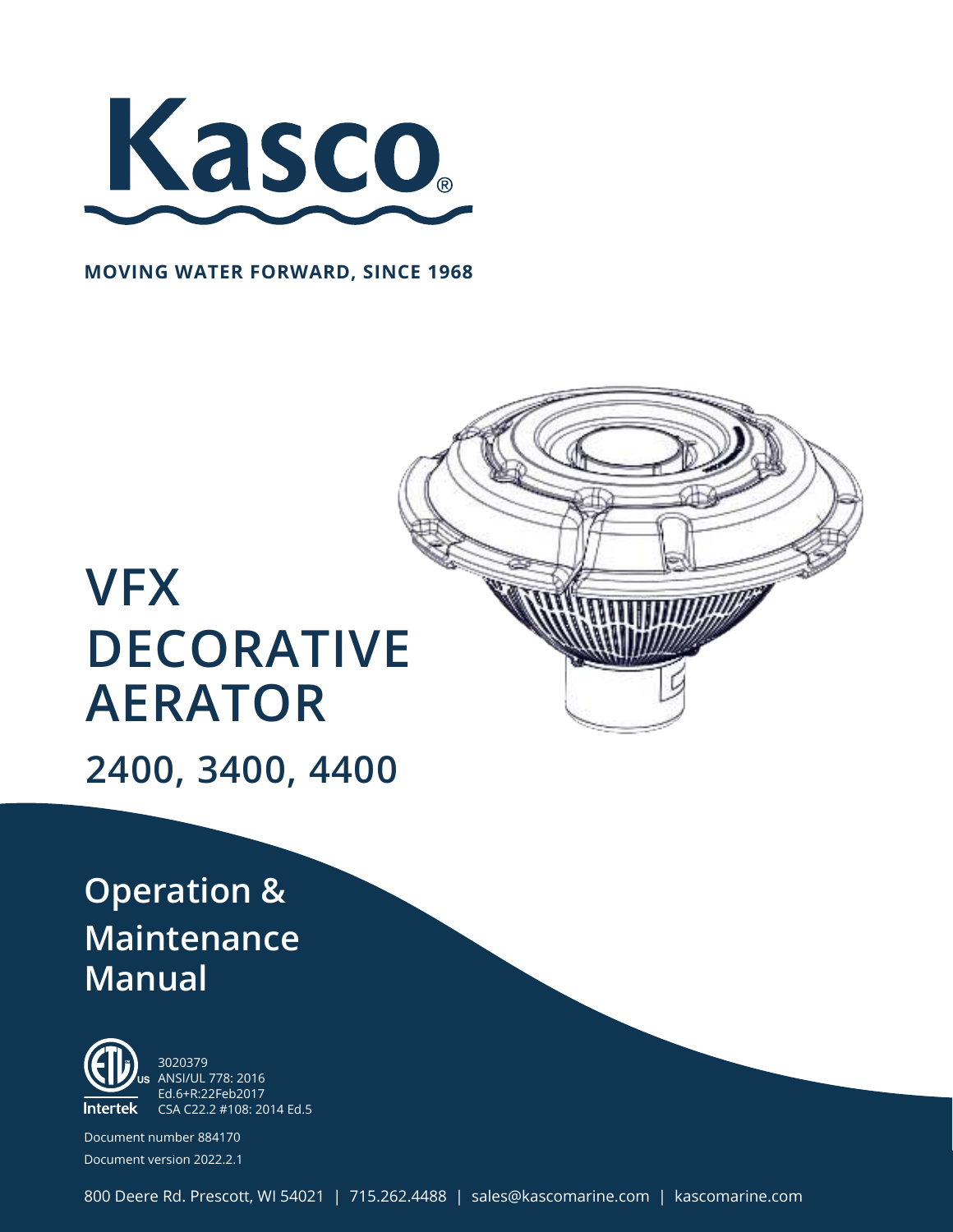## **TABLE OF CONTENTS**

### **TOOLS AND SUPPLIES NEEDED**

- 7/16" socket and ratchet
- · 7/16" wrench
- 11/32" wrench (for #8 fasteners)

C

一重  $\mathbf{1}$ 7/16" socket

7/16" combination wrench 11/32" wrench

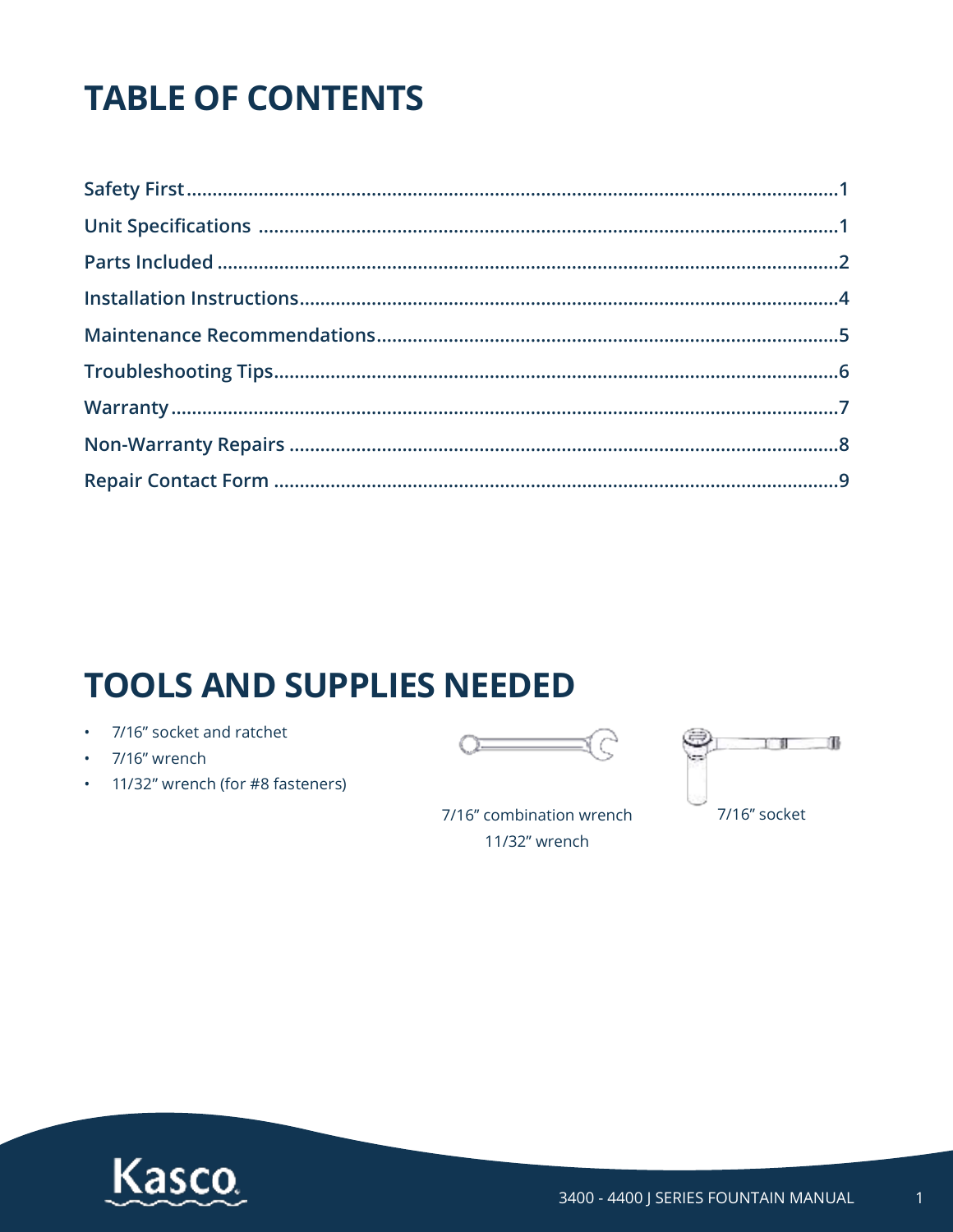### **SAFETY FIRST**



- NEVER enter the water with the electrical equipment connected and/or in operation.
- Stay clear of all moving parts.
- NEVER run the unit out of water. This will damage the equipment and pose a danger to the operator.
- Use extreme caution around water, especially cold water.
- NEVER lift or drag the unit by the power cord. Always use the ropes or mount to remove it from the water.
- Do not use waders in deep water or in areas with drop-offs, drastic slopes, or soft bottom material.
- Do not use boats that tip easily for unit installation (such as canoes).
- Follow all boating safety rules and regulations, including wearing a Personal Flotation Device.
- The unit is supplied with an internal grounding conductor. To reduce the risk of electrical shock, be certain that the unit is plugged in/connected to an approved GFCI-protected circuit.
- Means for disconnection must be incorporated in the fixed wiring, in accordance with local and national wiring rules.
- Consult a qualified electrician for electrical installation.

### **UNIT SPECIFICATIONS**

| Model    | <b>Pattern</b><br><b>Size</b> |          | Voltage | Operating<br><b>Amps</b> | Locked<br><b>Rotor Amps</b> | Control Panel Connection /<br><b>Unit Connection</b> |
|----------|-------------------------------|----------|---------|--------------------------|-----------------------------|------------------------------------------------------|
|          | Height                        | Width    |         |                          | Single-Phase Units          |                                                      |
| 2400VFX  | 5 ft.                         | 15 ft.   | 110-120 | 6                        | 20                          | C-25 plug in / Plug into C-25                        |
| 3400VFX  | $5.5$ ft.                     | $21$ ft. | 110-120 | 7                        | 24                          | C-25 plug in / Plug into C-25                        |
| 3400HVFX | 5.5 ft.                       | 21 ft.   | 208-240 | 4                        | 12                          | Hardwire C-85 / Hardwire into C-85                   |
| 4400VFX  | 8 ft.                         | 26 ft.   | 110-120 | 11                       | 39                          | C-25 plug in / Plug into C-25                        |
| 4400HVFX | 8 ft.                         | $26$ ft. | 208-240 | 6                        | 19                          | Hardwire C-85 / Hardwire into C-85                   |

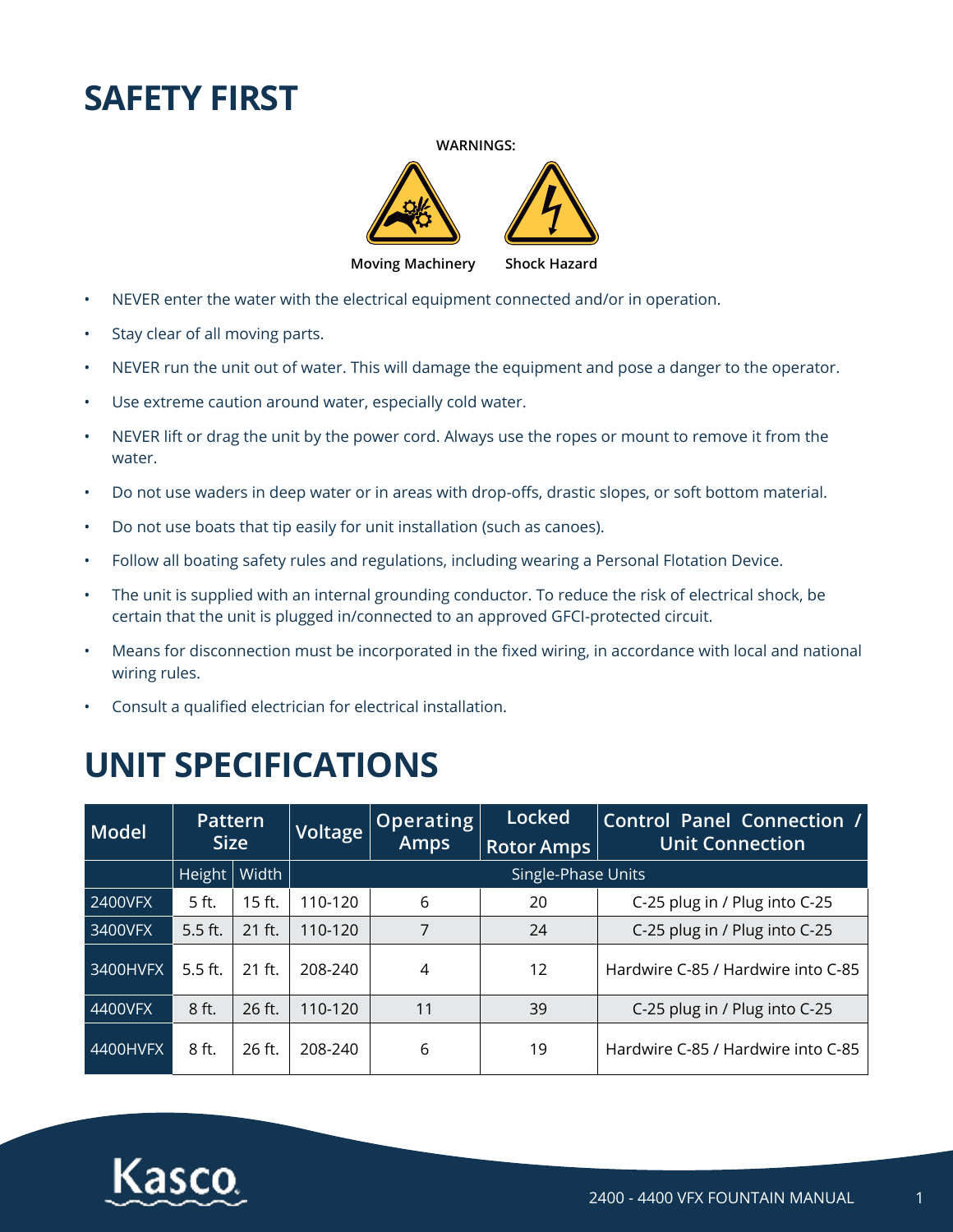### **PARTS INCLUDED**

| $\mathsf{ID}$             | <b>Description</b>             | Qty            | Part#  |   |
|---------------------------|--------------------------------|----------------|--------|---|
| A                         | Float                          | $\mathbf{1}$   | 242001 |   |
| $\sf B$                   | 1/4"-20 x 3-1/2" screw         | $\overline{4}$ | 251210 |   |
| $\mathsf C$               | 1/4" split washers             | $\overline{7}$ | 840537 |   |
| $\mathsf D$               | 1/4" (3/4" OD) Flat Washer     | 10             | 251300 |   |
| E                         | 1/4 -20 x 1-3/4" Hex Head Bolt | $\mathsf{3}$   | 475630 |   |
| F                         | <b>Bottom Screen Section</b>   | $\mathsf{3}$   | 361540 |   |
| G                         | 1/4"-20 Nut                    | 3              | 840536 |   |
| $\boldsymbol{\mathsf{H}}$ | #8 nut                         | $6\phantom{a}$ | 771034 |   |
| $\mathsf I$               | #8 flat washer                 | 12             | 361543 | B |
| J                         | #8 x 3/4" screw                | 6              | 361545 | E |
| К                         | Mooring ropes (not pictured)   | $\overline{2}$ | 990700 |   |
| L                         | Cable ties (not pictured)      | $\overline{9}$ | 415038 |   |
|                           |                                |                |        |   |
|                           |                                |                |        | D |
|                           |                                |                |        | D |
|                           |                                |                |        |   |
|                           |                                |                |        |   |
|                           |                                |                |        |   |
|                           | A                              |                |        |   |
|                           |                                |                |        |   |
|                           |                                |                |        |   |
|                           |                                |                |        |   |
|                           |                                |                |        |   |
|                           |                                |                |        |   |
|                           |                                |                |        |   |
|                           |                                |                |        |   |
|                           |                                |                |        |   |
|                           |                                |                |        |   |
|                           |                                |                |        |   |
|                           |                                |                |        |   |
|                           |                                |                |        |   |
|                           |                                |                |        |   |
|                           |                                |                |        |   |
|                           |                                |                |        | F |
|                           |                                |                |        |   |
|                           |                                |                |        |   |
|                           |                                |                |        | D |
|                           |                                |                |        |   |
|                           | H                              |                |        |   |
|                           |                                |                |        |   |
|                           |                                |                |        |   |

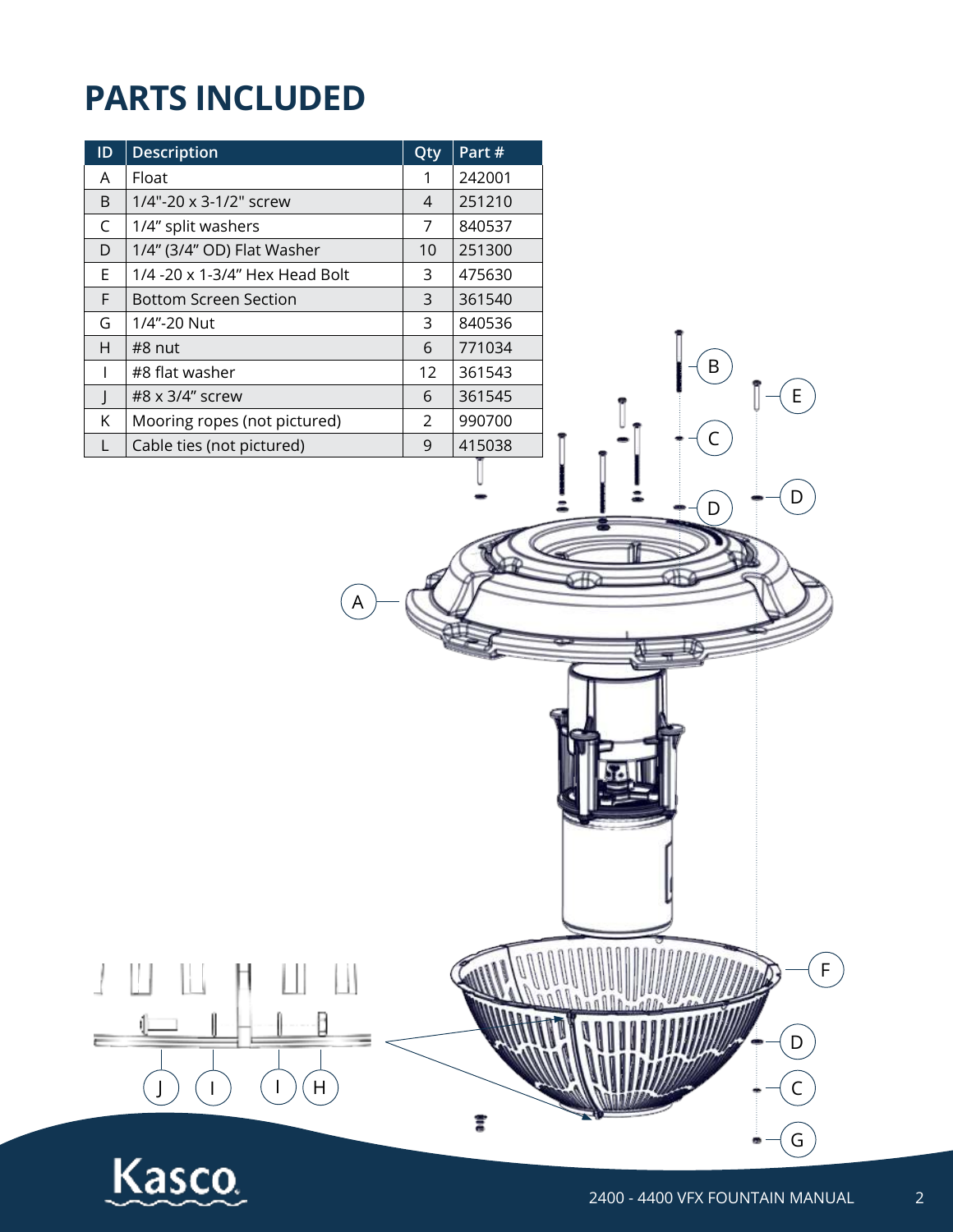### **ASSEMBLY INSTRUCTIONS**













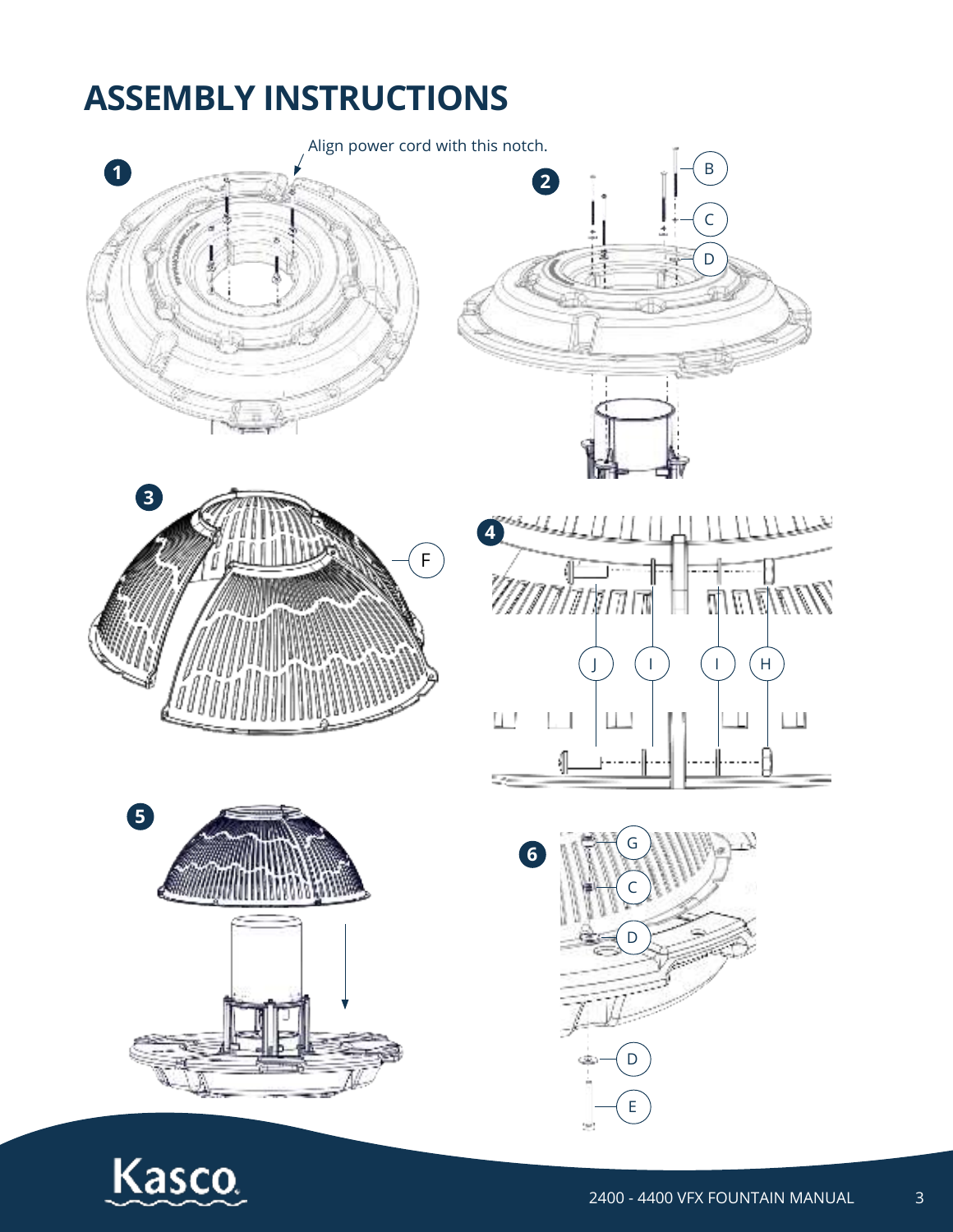### **INSTALLATION INSTRUCTIONS**



Mooring lines are proper length and taut between unit and anchors (at least 3 feet from the float for every foot of water depth).



#### **Correct anchoring Incorrect anchoring**

Mooring lines are too short or loose between unit and anchors.



### **Alternate Installation**



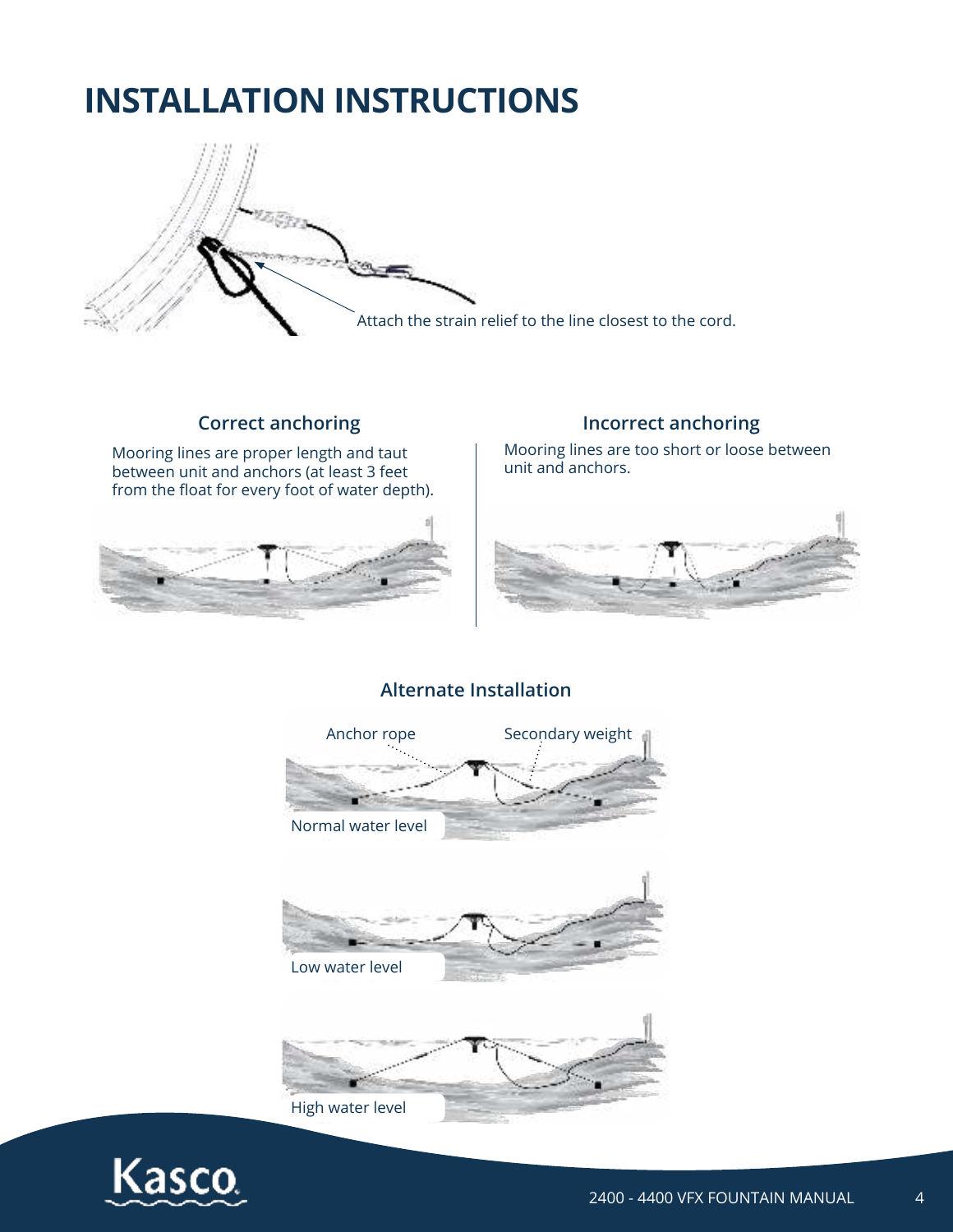### **MAINTENANCE RECOMMENDATIONS**

#### **Proper Installation**

Proper installation of Kasco equipment will include a power source with ground fault protection. The control panel included with the equipment has built-in ground fault protection. Ground fault interrupters can also alert you to electrical leaks in the equipment. It is extremely important to test the GFCI upon installation and every month thereafter to ensure proper operation. In the case of consistent trips of the ground fault device, disconnect the equipment and remove it from the water. Inspect the power cord for damage and contact your distributor or Kasco Marine (715.262.4488, sales@kascomarine.com) for further instructions. A complete list of control panels can be found in the Accessories section of kascomarine.com.

#### **ALWAYS DISCONNECT POWER BEFORE PERFORMING MAINTENANCE.**

#### **Observation**

Observe equipment in operation on a regular basis (daily, if possible). If you observe a change in performance, disconnect the equipment from the power source and inspect for any material clogging the system or wrapped around the motor shaft. To avoid damage to the equipment, it is important to remove clogs as soon as possible. ALWAYS DISCONNECT POWER TO THE UNIT BEFORE ATTEMPTING TO REMOVE CLOGS.

#### **Cleaning**

Buildup of algae, calcium, barnacles, or other matter on the motor housing creates insulation and blocks heat transfer, so to prevent overheating, it is important to clean the unit. In warmer regions or in other areas prone to buildup such as this, inspect and clean the equipment regularly. In all regions, inspect and clean the equipment at least once a year. It is easiest to clean the unit immediately after removing it from the water, when the equipment is still wet. If you use a power washer, avoid hitting the mechanical seal area directly.

#### **Unit Storage**

Store the equipment with the cage down if it is going to be out of the water for long periods of time, such as during off-season storage. Seals on units that sit upright on a shelf for extended periods of time are more likely to dry out. Storing upside down or sideways will ensure oil is reaching the seals and help to prevent drying.

#### **Sacrificial Anode**

All Kasco units include a sacrificial anode installed on the shaft to protect against corrosion and electrolysis. Replace the anode if it is reduced to half the original size or if it is white in color. Corrosion from electrolysis most commonly occurs in saltwater or brackish water, but it is important to check the anode in all installations at least every two to three months.

#### **Seal And Oil Replacement**

This is a sealed motor assembly. Like brake pads on a car, seals wear out over time. Replace the seals and change the oil after three years to increase the motor's longevity and to avoid more expensive repairs.

#### **Other Repairs**

Seal replacement and all other repair services should be performed at Kasco or a Kasco-trained authorized repair center. Please contact your Kasco distributor or representative to find your nearest service center.

Please keep the original box for maintenance shipping.

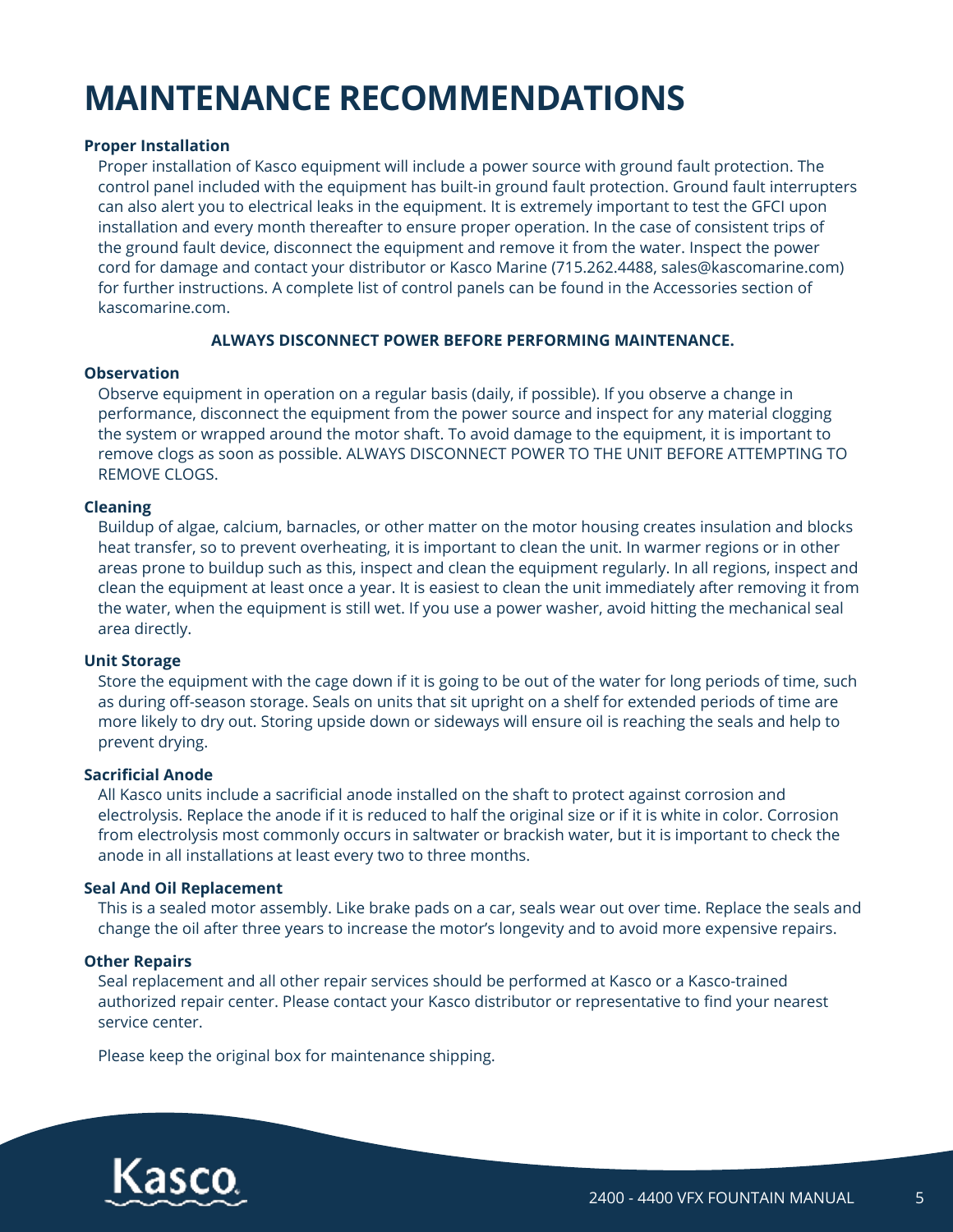### **TROUBLESHOOTING TIPS**

More troubleshooting tips are available in control panel manuals and at www.kascomarine.com.

#### *"My equipment trips a ground fault protection device."*

A trip can indicate an electrical service problem, water contamination in the unit, motor issues, and problems with the cord, breaker, or control box. Consult Kasco or an electrician to address the issue.

Prior to any consultation, collect this information:

- How long does it take to trip the breaker?
- Does it always take the same amount of time to trip?
- How many times has it tripped?
- Have there been any electrical problems in the area recently?

#### *"My equipment seems to run slowly."*

The unit may not be receiving proper voltage. This could also indicate a problem with the motor, which should be serviced by an authorized repair center. Check that the unit is receiving the proper voltage, and contact Kasco for further steps. Note: If the equipment has been stored or exposed to cold for an extended period without running, it may take some time for the prop to reach full speed once power is supplied.

#### *"My equipment hums but will not start. When I spin the prop with a stick, it starts up."*

This indicates a problem with the starting capacitor. If the equipment is running but the prop is not spinning and spinning the prop with a stick starts the unit, then the starting capacitor needs to be replaced by an authorized repair center.

#### *"My equipment turns itself off and back on without the timer and without tripping the breaker."*

Each Kasco unit is equipped with thermal overload protection, which turns the unit off if it overheats. The unit will start up again once it has cooled down. If you are noticing these symptoms, unplug the equipment immediately to prevent damage to the motor. Remove the equipment from the water and inspect for the cause of the problem. Some possible causes are low water levels, build-up preventing heat dissipation through the housing, or something stopping the free rotation of the shaft. If something is caught in the unit, or if there is a buildup on the can, remove the debris and clean the equipment.

#### *"My equipment flow seems to fluctuate and/or be less than usual."*

Most of the time, this symptom is caused by debris clogging the unit. A mat of weeds, leaves, plastic bags, etc., can create a clog. If the unit does not have the proper amount of water, the flow or pattern will fluctuate and appear sporadic. If you are seeing these symptoms, unplug the unit and clean away the debris. While the unit is unplugged, check for another possible cause: a chipped or damaged prop, which can cause the unit to wobble in the water. Replace the prop if it is damaged.

#### *"The breaker trips randomly and sporadically. Sometimes it is a few hours of operation, other times it can be days or weeks."*

Nuisance trips usually occur when the unit is installed far away from the initial electric service where the ground stake is located on the property. It is caused by either induced current in the ground wire or a base voltage difference due to soil pH levels. To resolve the problem, contact an electrician and install a local grounding stake. This may eliminate the induced current and any base voltage differences. This problem can also be caused by unbalanced incoming voltage lines or by a bad breaker or receptacle.

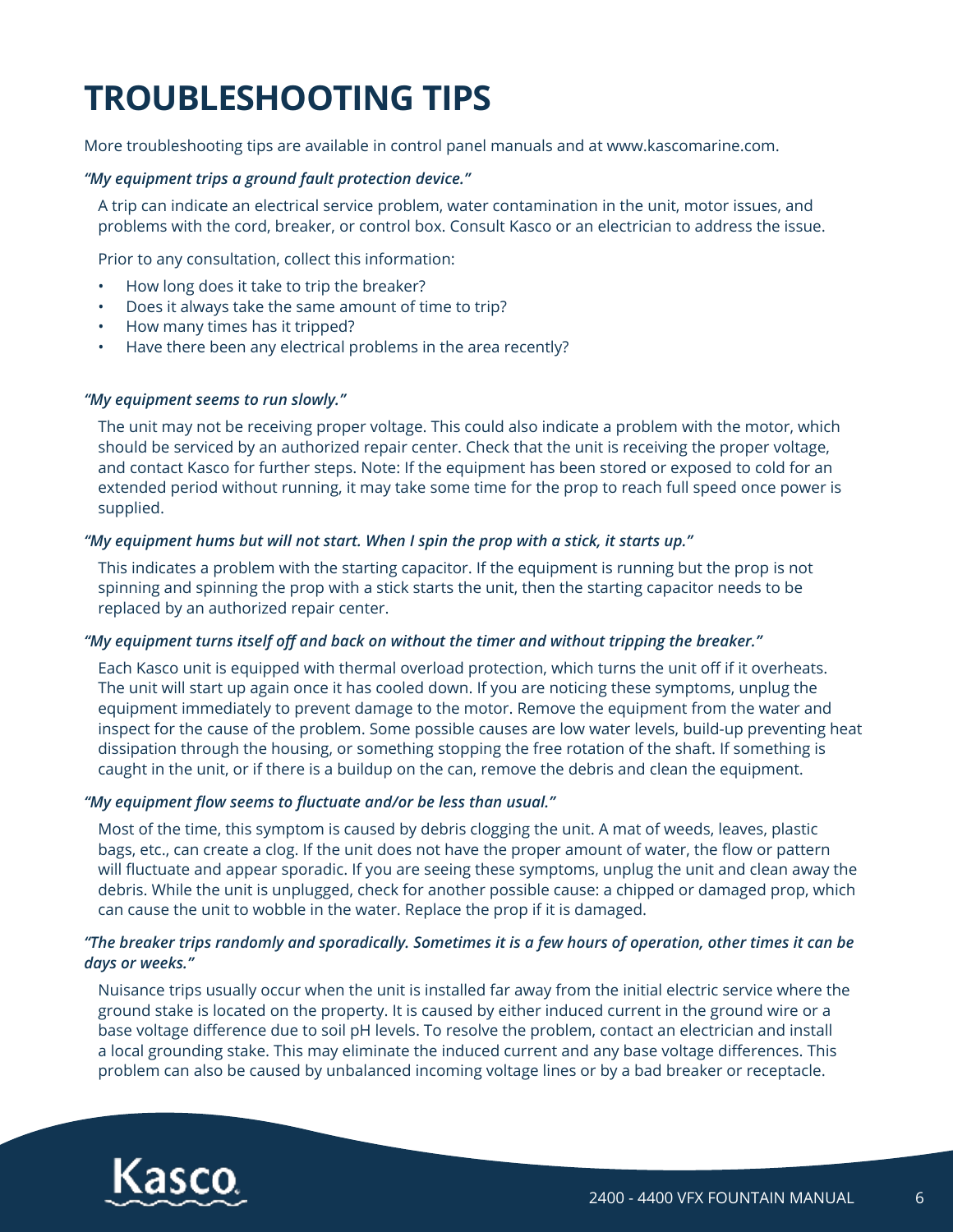### **WARRANTY**

#### Warranty period:

2400VFX, 3400VFX, 3400HVFX, 4400VFX, 4400HVFX = 2-year Limited Warranty

Kasco® Marine, Inc. warrants this fountain to be free from defects in material or workmanship under normal use and service (excluding ropes, power cord, and propeller). The Kasco Marine, Inc. obligation under this warranty is limited to replacing or repairing free of charge any defective part within the warranty period from the date of shipment. Customer shall pay shipping charges for returning the unit to Kasco or an Authorized Repair Center.

THIS WARRANTY IS IN LIEU OF ANY OTHER WARRANTIES, EXPRESSED OR IMPLIED, AND ANY OTHER OBLI-GATION OR LIABILITY WHATEVER ON THE PART OF KASCO MARINE, INC. AND IN NO EVENT SHALL KASCO MARINE, INC. BE LIABLE FOR ANY SPECIAL OR CONSEQUENTIAL DAMAGES.

#### Warranty is void if:

- The equipment is not maintained properly according to the Maintenance Recommendations supplied in this Owner's Manual.
- The equipment is returned for repair without the power cord.
- The unit, control panel, or power cord are altered in any way from original shipment. Cuts in the power cord are not covered under warranty.
- The equipment is damaged by unauthorized tampering.
- The sacrificial zinc anode around the motor shaft shows significant deterioration (not maintained according to Recommendations supplied in this Owner's Manual).

Warranty Claim Procedure: The best method for establishing warranty period is by keeping your original receipt and registering the equipment online at kascomarine.com under the Support section.

Once warranty coverage has been established, the unit may be sent to Kasco Marine or any Kasco Authorized Repair Center for evaluation and repair. See Repair section for more information regarding warranty repair procedure.

| i<br>г<br>L<br>ω |
|------------------|
|                  |
|                  |

Kasco only accepts complete assemblies for warranty repair. We must receive the power cord and all other components with the motor as originally assembled. Kasco will bill the customer to replace any missing parts necessary for repair. It is not necessary to return the control panel, mount, or other parts with the motor assembly, unless specifically requested by a Kasco representative.

Please attach a repair form with the shipment. The repair form must include a name, physical address (for return delivery of the repaired unit), daytime phone number, and an e-mail address for correspondence regarding the warranty claim.

Any expedited shipping method for the return of the unit is at the customer's expense. Kasco Marine will return units repaired under warranty at our expense via ground freight within the continental United States.

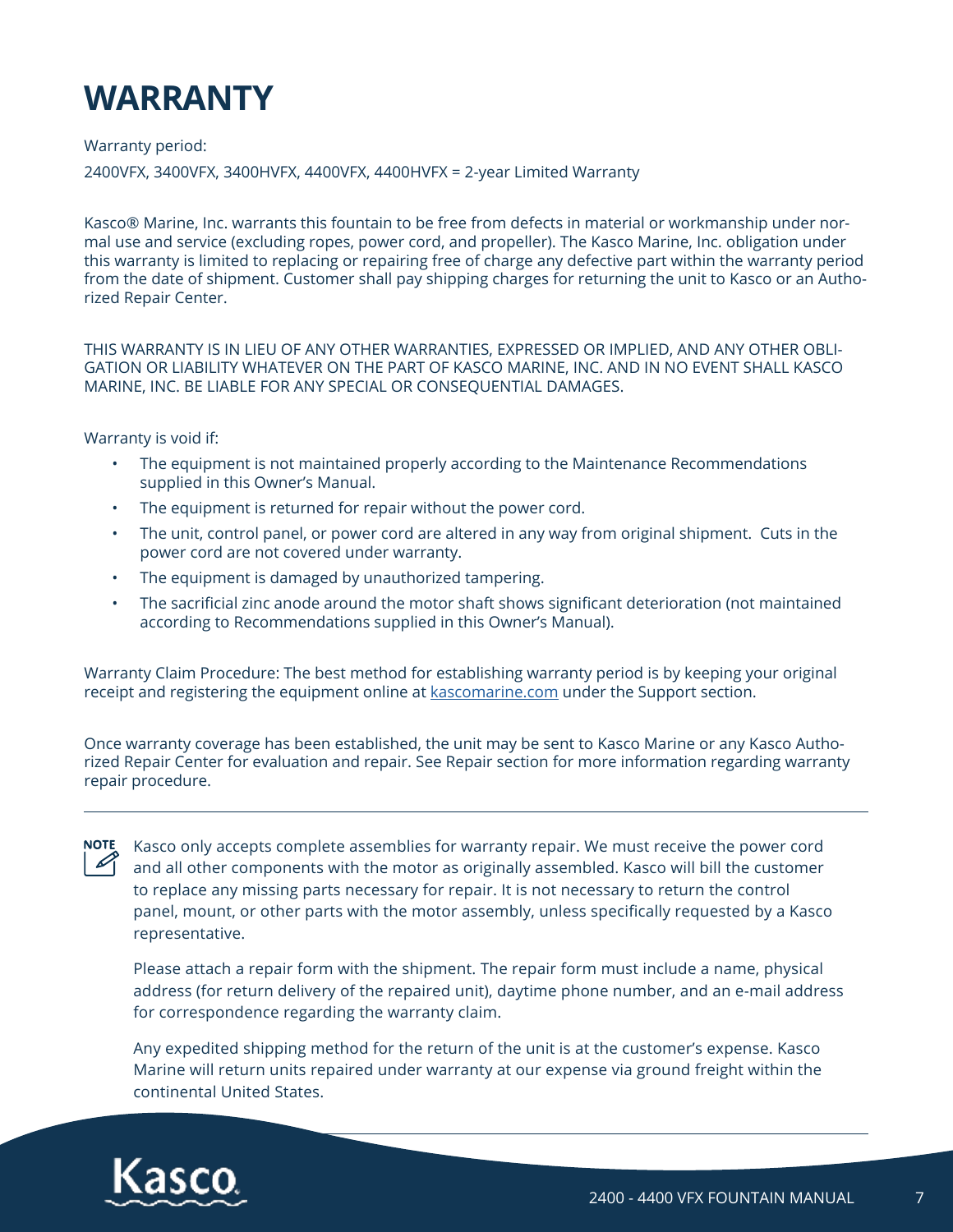### **NON-WARRANTY REPAIRS**

Most failed equipment can be repaired at substantially lower costs than replacement with new. If your aerator requires repair and is no longer covered under warranty, please contact Kasco Marine or your local distributor for available options. Please ship according to the instructions on the previous provided.

Kasco Marine does estimates on repairs at the request of the customer. The request for estimate should be included in the letter that accompanies the returned unit and must include a daytime phone number and/ or e-mail address. We will contact the customer with a total after the unit has been evaluated but before the work is performed.

All estimates that are rejected for repair will be destroyed unless otherwise directed by the customer. Rejected equipment can be returned at the customer's expense for shipping and handling charges.

Billing: All non-warranty repairs will be returned and billed to the customer unless otherwise directed. Kasco Marine accepts Visa and MasterCard credit card payments. Kasco Marine will call for credit card information upon completion of the estimate at the customer's request.

Please see the Support section of kascomarine.com for more information about warranty and repairs. Contact Kasco Marine at 715-262-4488 or sales@kascomarine.com for additional information and your closest Authorized Repair Center.

### **CONTACT US**



**Kasco Marine 800 Deere Road Prescott, WI 54021**



**715�262�4488**

**kascomarine�com | sales@kascomarine�com**



3020379 ANSI/UL 778: 2016 Ed.6+R:22Feb2017 **Intertek** CSA C22.2 #108: 201